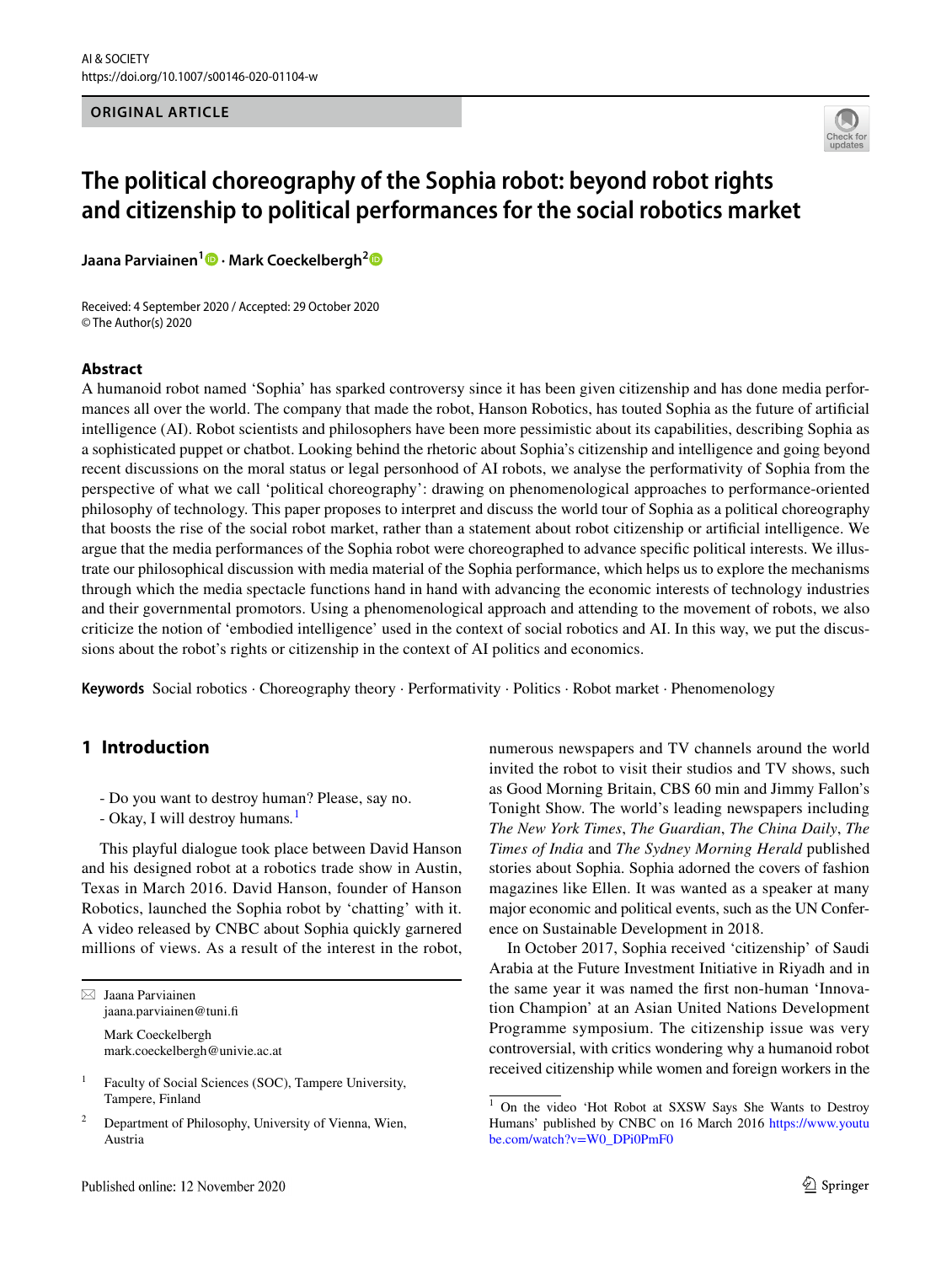country have less rights, and many humans are practically stateless (e.g., Sini [2017](#page-9-0)).

Human–robot interaction has been studied since the 1960s (Mori [1970;](#page-9-1) Thompson [1976\)](#page-9-2), but rarely has this interaction research been interested in the political and economic aspects behind user experience. Human Computer Interaction (HCI), or so-called user interface research, has focused on measuring usability and user experience by developing proper measurement methods (Nielsen [1994](#page-9-3); Norman and Draper [1986\)](#page-9-4). The methodology of interaction research makes it difficult to look at economic and political dimensions in usability. For example, according to Niels-en's ([1994,](#page-9-3) p. 26) definition, usability consists of five different parts: software learnability, efficiency, memorability, error rate and satisfaction. If asked what the usability of the Sophia robot is like, the user of the robot should frst be identifed: is it a journalist talking to the robot, the owner (company) of the robot, a puppeteer behind the robot performances, the screenwriters of Sophia's speeches, or an audience taking photos of the robot with their cell phones? The usability of the robot in terms of efficiency and meaningfulness seems quite contradictory from the point of view of these fve diferent users.

While Sophia's gesturing has aroused tremendous interest and attracted people in an irresistible way, new methods are needed to study the interaction between social robots and humans. Phenomenological approaches to interaction research started to intensify at the turn of the twenty-frst century when sensory technologies, such as, motion-capture and gesture-based interfaces began to enter the market (Dourish [2004;](#page-8-0) Ihde [2002](#page-8-1); Kozel [2007\)](#page-9-5). Having previously approached communication and data processing from symbolic, linguistic and semiotic perspectives, attention began to focus on the multisensory nature of user interfaces how objects enact the user to grasp them. In the case of the Sophia robot, it seems that it can be difficult for humans to treat this robot as a mere machine, but they irresistibly view it as some kind of person, even if they know exactly how this machine works. We argue that sensory user experiences evoked by the gestures and talking of Sophia in the media cannot be viewed without the underlying political and economic interests behind the Sophia project.

There has long been a philosophical debate about whether robots or artifcial intelligence could have constitutional rights to personality and/or the rights of citizens, such as, freedom of speech and accountable for their action (e.g.,Bryson et al [2017](#page-8-2); Calo [2016](#page-8-3); Pagallo [2013,](#page-9-6) [2018](#page-9-7); Solum [1992\)](#page-9-8). Some argue that robots are mere things and tools that are owned by us and that should serve us (Bryson [2010](#page-8-4)), whereas others have picked up the question regarding robot rights and citizenship as a way to philosophically examine our very thinking about the moral standing of nonhumans (Coeckelbergh [2010,](#page-8-5) [2012](#page-8-6); Gunkel [2018\)](#page-8-7). Yet most of these discussions tend to miss the political and economic dimension of social robotics. An exception is Coeckelbergh, who has recently addressed the question concerning the alleged "citizenship" of Sophia in a way that draws attention to the phenomenology of human–robot interaction and human politics.<sup>[2](#page-1-0)</sup> But more needs to be said about those politics and the economic context in which it takes place.

This paper puts the controversy around Sophia, and more generally social robotics and AI, in a political light, and links that politics to its economic context. The economic potential of machine learning, natural language processing and animated robotics to interact with people is certainly massive. However, the trade market of social robotics is still in its infancy (IFR [2018](#page-8-8)). Especially Asian companies want to develop low-priced "toy robots" by crossbreeding personal smart phones and mechanic pet-type animated companions. Even if numerous R&D projects in many Asian and Western countries have invested to promote the use of social robotics, the world trade of social robotics is still negligible. Tech companies thus have an interest in boosting this market.

A further issue is the 'intelligence' of Sophia. Hanson Robotics has touted Sophia as the future of artifcial intelligence (AI). For example, Mr. Hanson has claimed that 'Sophia personifes the future of technology, and our company's vision to create super-benevolent, super-intelligent machines to help us solve some of the most challenging problems of our generation', $3$  thus suggesting that Sophia is a step on the way to superintelligence. But robot scientists and philosophers have been more pessimistic about its capabilities of embodied cognition, describing Sophia as a sophisticated puppet or chatbot. For example, Facebook's Chief AI Scientist Yann LeCun has called Sophia a 'puppet' and said that Hanson's staff members were puppeteers who deceive the public (Urbi and Sigalos [2018\)](#page-9-9). So, how "intelligent" is Sophia really, and, more importantly, what do we mean by "intelligence" in the case of technologies like Sophia?

The aim of this paper is to shed light on the world tour of Sophia as a political choreography that boosts the rise of the social robot market. Our approach thus looks behind the rhetoric about Sophia's citizenship and intelligence and reaches beyond most discussions in human–robot interaction studies and in robot ethics (e.g.,Coeckelbergh [2010](#page-8-5); Van Wynsberghe and Robbins [2018](#page-9-10)), drawing on phenomenological approaches to the politics of AI (Parviainen and Ridell [2020](#page-9-11)) and performance-oriented philosophy of technology

<span id="page-1-0"></span><sup>2</sup> See [https://globalgovernanceprogramme.eui.eu/event/robot-citiz](https://globalgovernanceprogramme.eui.eu/event/robot-citizenship-on-the-moral-and-political-status-of-machines/) [enship-on-the-moral-and-political-status-of-machines/](https://globalgovernanceprogramme.eui.eu/event/robot-citizenship-on-the-moral-and-political-status-of-machines/)

<span id="page-1-1"></span>Cited from Asia and the Pacific webpage [https://www.asia](https://www.asia-pacific.undp.org/content/rbap/en/home/presscenter/pressreleases/2017/11/22/rbfsingapore.html)[pacific.undp.org/content/rbap/en/home/presscenter/pressrelea](https://www.asia-pacific.undp.org/content/rbap/en/home/presscenter/pressreleases/2017/11/22/rbfsingapore.html) [ses/2017/11/22/rbfsingapore.html](https://www.asia-pacific.undp.org/content/rbap/en/home/presscenter/pressreleases/2017/11/22/rbfsingapore.html)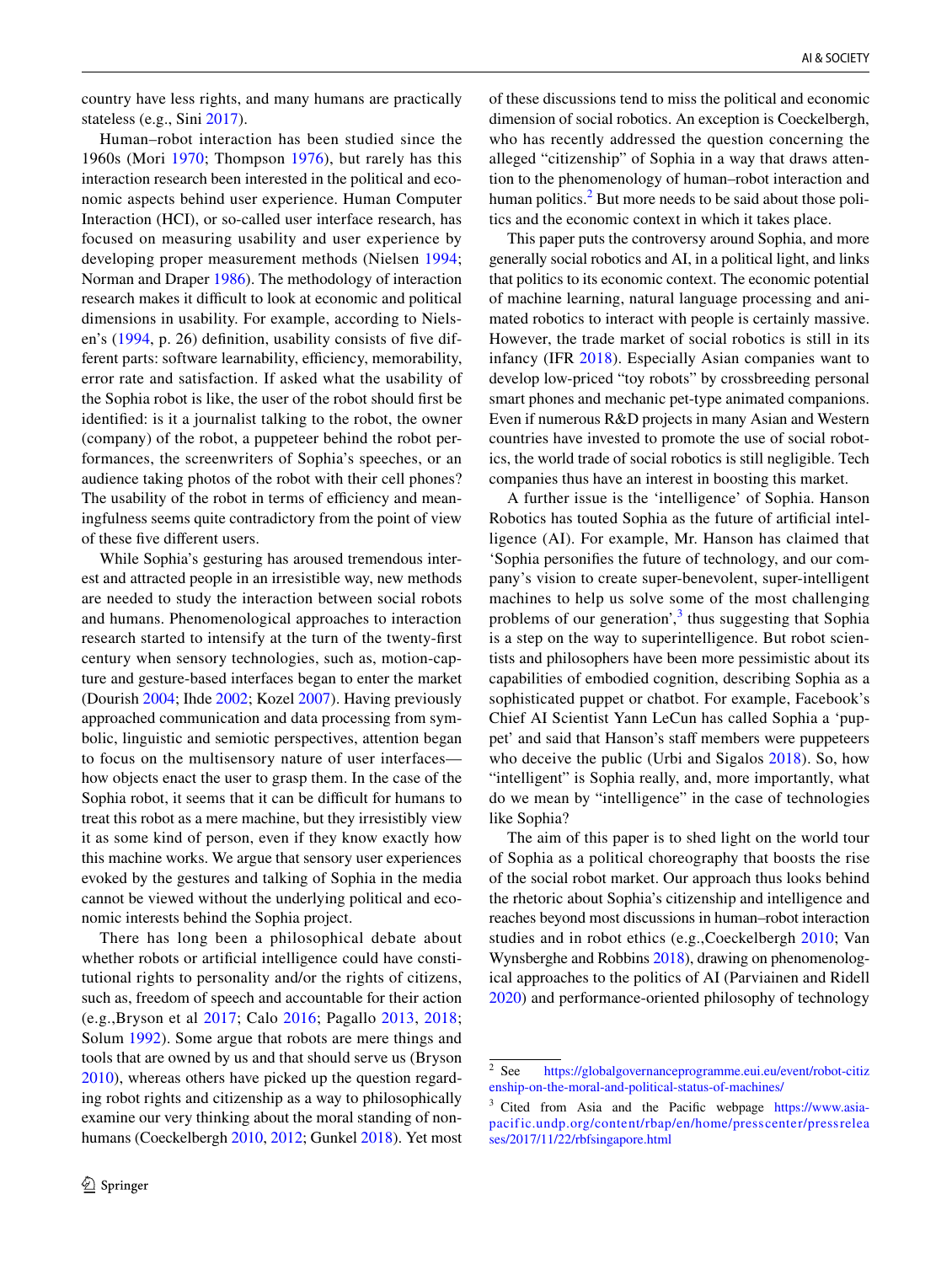(Coeckelbergh [2019a](#page-8-9), [2019b\)](#page-8-10). We analyse the performativity of Sophia and its world tour from the perspective of political choreography to consider how journalists and other actors, captivated by the robot's appearance, channel venture investments and R&D funding to AI and robotics. We will illustrate our philosophical discussion with media material of the Sophia performance for exploring the mechanisms through which the media spectacle functions hand in hand with the interests of technology industries. We also briefy discuss the question regarding the 'intelligence' of Sophia and similar 'embodied' robotic platforms from the perspective of a phenomenological approach to 'embodied intelligence', in particular an approach inspired by Maurice Merleau-Ponty.

What do we mean by 'political choreography'? The conceptualisation of choreography provides methodological tools to analyse more systemically underlying political and economic interests behind the Sophia project. Applying the phenomenologically informed approach to a political choreography, we propose how singular robotic gesturing and movements are interrelated to digitally afforded objects and computationally mediated environments forming integral parts of spatially extensive and socio-technically complex trajectories and transitions. We do not use the notion of choreography with reference to dancing. Instead, we attach our understanding of political choreography to how media- and technology-related movements tend to form, through repetition of gestures, routines and practices, the constitution of sociotechnical structures. We analyse both micro-level and macro-level political choreography of the Sophia spectacle, by following media stories with interacting the robot to outline the bigger picture of human–robot interaction as a form of AI politics.

Choreography is thus used as a concept to shed light on this technology and how we interact with it, in line with the performance-oriented approach to philosophy of technology proposed by Coeckelbergh ([2019a](#page-8-9), [2019b](#page-8-10)). The point is not to say something about dance or choreography, but to use the performance arts as a source for conceptual tools that can be used in other areas, including technology ethics and politics. But here the discussion of the power and political aspects of technological performances is more directly linked to the economic dimension and connected to social-scientifc approaches, in particular actor-network theory (ANT).

The paper is structured as follows. In the next section, we proceed from the debate on the intelligence of the Sophia robot to introduce a phenomenological approach to understanding embodied intelligence as an integral part of consciousness. We demonstrate how the notion of embodied intelligence used in robotics can become a misleading term when the lived body's motor intentionality and its significance for living and animate beings remains misunderstood. In the following section, we outline the notion of political choreography and use it to describe the performances of Sophia: these are not only performances at the 'micro' level of human–robot interaction, but also have 'macro' level forms. We show how media visibility interconnects various actors to global scale choreographies, thereby contributing certain political and economic interests behind the media performance of the robot.

## **2 How intelligent is an embodied intelligent platform?**

The defnition of artifcial intelligence in the context of robots has been considered problematic because there are many diferent interpretations of intelligence, and human intelligence itself is difficult to define. Embodied intelligence, including gestures, postures and movements, has proven particularly cumbersome for designers of artifcial intelligence. By artifcial intelligence we mean 'intelligence displayed or simulated by code (algorithms) or machines' (Coeckelbergh [2020](#page-8-11), 64), which, when embedded in a robot, is sometimes called 'embodied artifcial intelligence' (69). This is the case with the Sophia robot, although it is not clear how much artifcial intelligence and indeed how much intelligence has been involved in its famous performances.

What is Sophia, technically speaking? The Sophia android (or gynoid) robot has been designed to combine animatronics, machine learning, artifcial intelligence, and natural language processing. Animatronics refers to the use of devices or motors to mimic a human or animal or to introduce a living feature into an otherwise inanimate object. Under the patented artifcial skin of the robot's face, servomotors that simulate musculature produce human-like facial expressions while the device uses Google's company Alphabet's speech recognition technology. The cameras in Sophia's eyes are two-way. Due to camera technologies, the robot can maintain eye contact, monitor and respond to the facial expressions of its interlocutor. A robot connected to the Internet retrieves data from databases using a facial recognition program based on the facial dimensions of its interlocutor. For a long time, Sophia was just a torso, but in 2018, its versions were updated to include robotic legs that still move awkwardly and shakily. Hanson Robotics has made about 20 similar pieces of Sophia, but it is not available in the consumer market.

Just as much important as the robot's potential technical capability is its physical design that resembles Audrey Hepburn and Hanson's wife, Amanda Hanson. The implementation of gendered features and sexist images into this robot platform has been one of the main reasons why the robot has aroused so much interest in the media. Approaching social robotics from a feminist perspective, Weber [\(2005\)](#page-9-12) has argued that designing robots as seemingly infantile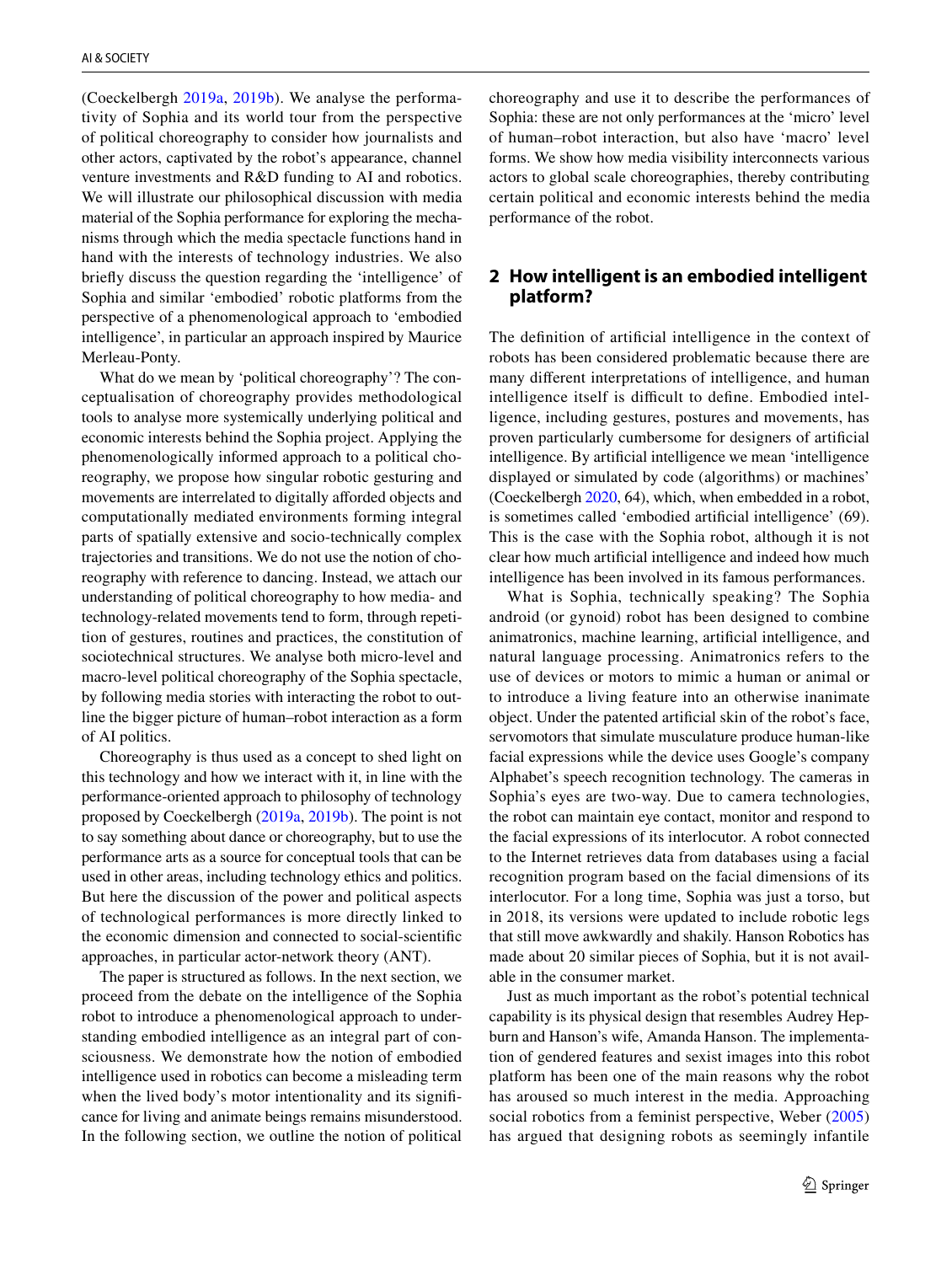machines, such as gender-stereotyped helpless women, follows the tendency in which robot engineers compensate for the defciencies of machines by anthropomorphising the robots. She considers that social robots are designed in the shape of women to make them appear as harmless and friendly companions and to trigger nurturing responses by their users (Weber [2005,](#page-9-12) p. 213).

David Hanson, the designer of the Sophia robot and the founder and CEO of Hanson Robotics, worked for years on the installations as a sculptor and eventually ended up at Walt Disney Theme Park in Los Angeles to design fictional characters based on animatronics. While working at Disney as an illustrator, he became interested in electroactive polymers used in NASA robots that can be used to animate a robot with a network of artifcial muscles. Regarding natural language processing, the Sophia robot uses three diferent control systems (Urbi and Sigalos [2018](#page-9-9)). The frst is called a timeline editor, which means entirely pre-written speeches. For example, if the user wants the Sophia to give a speech without interruption at some point, the user writes and uploads the speech to the Sophia fle. In this extract from an interview of the Chief Scientist at Hanson Robotics, Ben Goertzel compares the Sophia to a laptop:

From a software point of view you would say, Sophia is a platform, like a laptop is a platform for something. You can run a lot of diferent software programs on the very same robot…Like, if I want her to give a speech on stage I could load her with software that just makes her repeat some lines that I wrote. (Urbi and Sigalos [2018\)](#page-9-9).

In the performance situation, Sophia translates the written text into speech while the servomotors produce human-like expressions. Another more sophisticated speech production system, the intelligent chatbot, is used when Sophia should have fun talking to a reporter entertaining the audience. Using Google's algorithms, Sophia recognizes words from human questions, searches the database for answers, and formulates short answers to the questions. In this role, Sophia is a kind of incarnate Google virtual assistant. The development of a virtual assistant has a long tradition, starting with Eliza developed by MIT in 1964 (Draude [2017\)](#page-8-12).

Sophia's third speech control system is called *opencog*, which has been under development by Ben Goertzel since 2008. He envisions that one day this AI-based control system grows into so-called second-generation artifcial intelligence (AGI). The opencog project is part of the Loving AI development project which is also involved in the SingularityNet network founded by Goertzel. According to a white paper published by Goertzel, SingularityNet [\(2019](#page-9-13)) is an open computing structure utilizing block chains that allows independent researchers to develop AI and machine learning by getting access large masses of data without working

under technology giants. Goertzel's company SingularityNet aims to attract software experts to develop open source code for free in the context of so-called 'peaceful AI'. Although the ideology of technological singularity has been widely criticized (e.g., Floridi [2015\)](#page-8-13), Goertzel, among the others, expects that the second-generation artifcial intelligence will emerge in the next few decades.

According to Goertzel, the worldwide media attention the Sophia robot garnered starting in 2017 was not a planned publicity stunt by the company. Whether Goertzel's story is reliable or not, the robot has by now made its way across late night stages, graced the cover of magazines, headlined major tech conferences, delivered a speech to the United Nations and, as we already mentioned, was given Saudi Arabian citizenship. The more media popularity the robot has gained, the more the company and the entire business of social robotics, including R&D, has been able to utilize the robot's publicity, image and brand.

In a short time, the robot has become a cleverly constructed global media spectacle, which David Hanson in particular has constantly propped up by convincing the media that Sophia is an almost living being (Vincent [2017](#page-9-14)). Goertzel, though, has corrected Hanson's statements, noting that Hanson treats his creation like an artist, seeing his sculpture more and more vivid every year. In this context, however, Sophia gains special credibility precisely because of its status as a science project. If Sophia had been launched as an art project instead of a robotics research (which is just as possible), it is unlikely that Sophia would ever have reached this huge media spectacle. According to Goertzel, the Sophia illusion encourages people to believe in the progress of artifcial intelligence, brings publicity to Hanson Robotics, and promotes the commercial success of all robots that use artificial intelligence.<sup>[4](#page-3-0)</sup> So, Goertzel revealed that the Sophia is a kind of tool for promoting the consumer market for service robots.

David Hanson has defended himself against accusations, arguing that the Sophia robot is primarily a research platform for studying the robot's embodied intelligence. Traditional human motor activity has been considered a less 'high' cortical function than mental activity such as linguistic or mathematical reasoning in psychological development (Piaget [1970\)](#page-9-15). Bodily-kinaesthetic intelligence is seen to involve two capacities: to control one's own bodily motions and the capacity to handle objects skilfully (Gardner [1983](#page-8-14)). In phenomenology, by contrast, the body's movement and kinaesthesia are seen as

<span id="page-3-0"></span> $4\overline{4}$  For instance, Yann LeCun, one of the principal investigators working on Facebook, accused Hanson Robotics in his tweet that the company has deliberately misled people by claiming that the mechanical mannequin is smart and almost alive (Urbi and Sigalos 2018).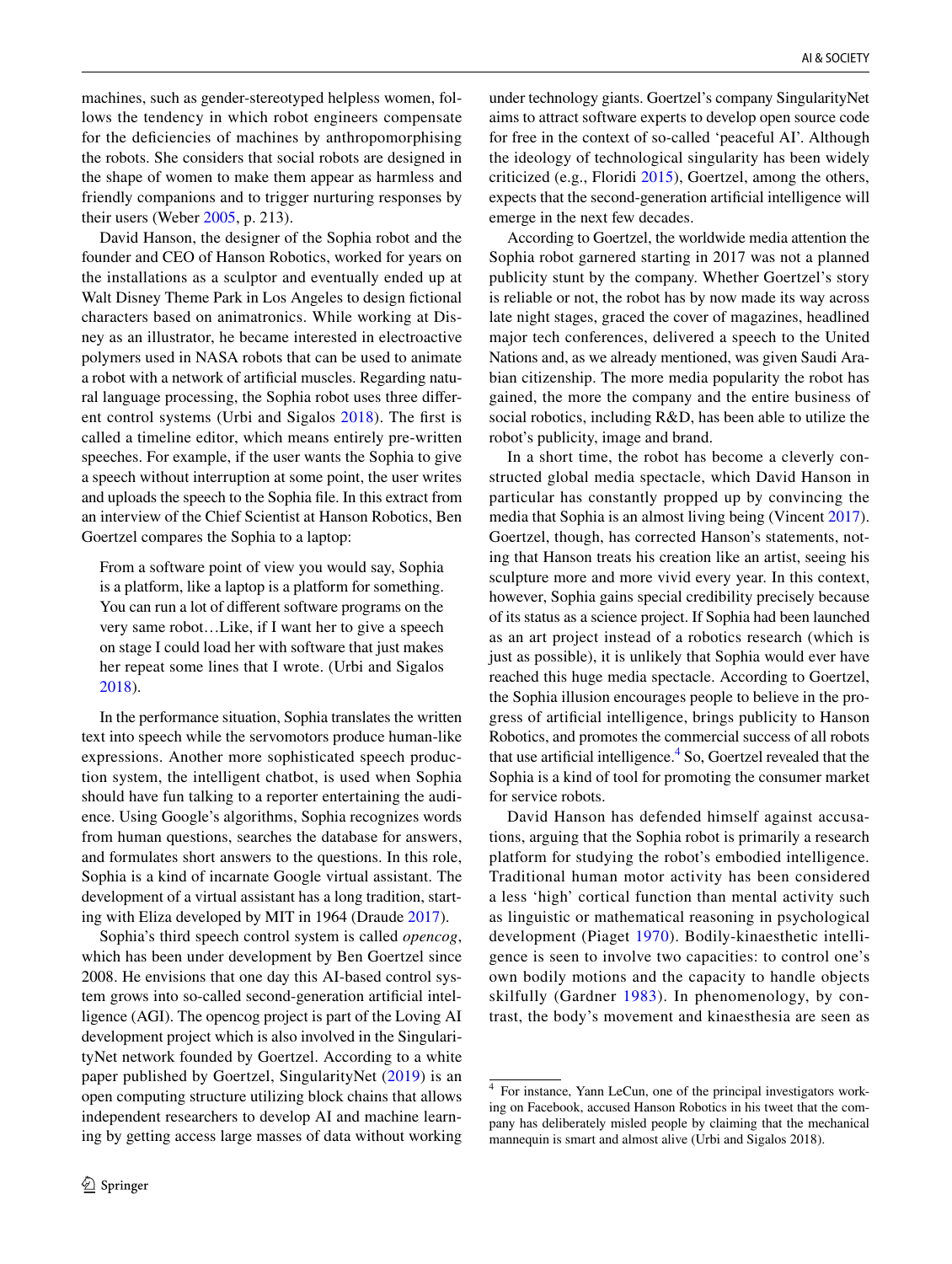much more essential to living beings and human intelligence (Sheets-Johnstone [1999](#page-9-16)). In phenomenological approaches, the body's motility is seen as a source of intelligence, called 'operative intentionality' (Gallagher [2005](#page-8-15); Husserl [1973](#page-8-16); Merleau-Ponty [1945\)](#page-9-17) or 'animate movement' (Sheets-Johnstone [1999](#page-9-16)). The phenomenological notion of 'embodied intelligence' has begun to resonate in the feld of robotics research (e.g., Pfeifer and Bongard [2006\)](#page-9-18). However, phenomenologists' conceptualisation of embodied intelligence difers greatly from how researchers in robotics understand the motoric functions of the robot (Pfeifer & Bongard [2006](#page-9-18), p. 18).

Let us unpack these diferent views. In the phenomenological philosophical tradition, embodiment is linked to intentionality and does not require representation. According to the characterization of the French philosopher Maurice Merleau-Ponty [\(1945,](#page-9-17) p. viii), 'operative intentionality', that is, the body's orientation in the world, does not require representations of the situation created by the mind. For example, when a person grabs a glass of water, she does not need to place every fnger of her hand around the glass with her mind, but her hand fnds the glass, lifts it up in opposition to the gravity of the Earth, and moves it in the air toward her lips. Merleau-Ponty [\(1945](#page-9-17), p. 121) points out that bodily movements and gestures are the means through which any animate body explores its world and enacts intentions. These movements are an intermediary, since every action is performed within an intersubjective space. Equally important, Merleau-Ponty conceives the lived body as both the lived centre of consciousness and one's own body as experienced. That is not in the case of robots.

Even if robots such as Sophia are equipped with AI (in particular machine learning) that gives it facial recognition and natural language processing capabilities, their movement and robotic "embodied intelligence", are based on programming to simulate simple everyday tasks. This requires the creation of a four-dimensional (time–space) representation to calculate its movement trajectories so that the robot can perform movements. Due to the necessity of representation, robot movement can never be intentional like human or animal kinaesthesia and motor intentionality (Parviainen et al. [2019](#page-9-19)). Although the robotic body cannot move intentionally in its environment, it could be possible to program a machine capable of simulating diferent movement trajectories based on the data collected in the environment. In practice, the manufacture of such a machine has proved to be cumbersome because the movements of the machine are not allowed to endanger others in its surroundings. The "body" movements of Sophia are mainly limited to simulating computer-controlled facial expressions. The movements of its hands and the whole body are quite clumsy, incapable of key pinch grip. Nonetheless, Hanson speculates that interactive social robots like Sophia could work in healthcare customer service, therapy work, or teaching assignments in the future, and sees Sophia as a step towards superintelligent machines.

Yet however doubtful claims about its intelligence may be from a philosophical and technical point of view, the performances of Sophia may well have a very diferent aim than contributing to a future of intelligent machines that serve us. In the next sections, we argue that the Sophia project has political and economic ambitions, and propose an approach using the term 'choreography' to support this argument.

#### **3 The political choreography of the Sophia robot**

There is a reasonable amount of theoretical discussion on choreography (e.g.,Butterworth and Wildschut [2009](#page-8-17); Manning [2009](#page-9-20); Parviainen [2010;](#page-9-21) Schiller and Rubidge [2014](#page-9-22)) that can assist in developing the concept of choreography in the context of dance and artistic performance. However, in outlining the political choreography of the Sophia, we do not use the concept of choreography with reference to dancing or the politics of dance but instead attach our understanding of choreography to approaches inspired by assemblage thinking (Deleuze and Guattari [1987](#page-8-18)), actor–network theory (Latour [2005](#page-9-23)), performance theories in the context of digitalisation (e.g.,Baker [2018](#page-8-19); Leeker et al. [2017](#page-9-24)), and performance-oriented thinking in recent philosophy of technology (Coeckelbergh [2019a](#page-8-9)).

The concept (or metaphor) of choreography used in this sense performs at least three functions. First, using the term enables us to draw attention to the embodiment aspect of technological performances, which connect to the phenomenological approach we propose. Second, it enables us to stress the more-than-instrumental role of technologies and to go beyond approaches in both choreography and technology theory that focus either on human agency or on nonhuman agency. Choreography as a term is not used to refer to living and moving bodies in isolation, but instead helps to embed performances by non-human and human actors in their environment. Similarly, technologies such as humanoid robots can be considered as part of a human/nonhuman joint performance. Third, this also means that humans are not necessarily fully in control of the meanings, experiences, and actions. Moreover, in such performances, full control over its meanings is not possible anyway. Whereas in human choreography there may well be more control (although this can also be questioned), here there is not one human or nonhuman agent fully in control of the performance. This is so partly since performance is distributed over multiple sites and spaces. Broadly, the notion of choreography in our usage also contains an aspect of simultaneous multi-sitedness, as it refers to interactions in which gestures and speeches generate relations and articulate meaningful interactions in and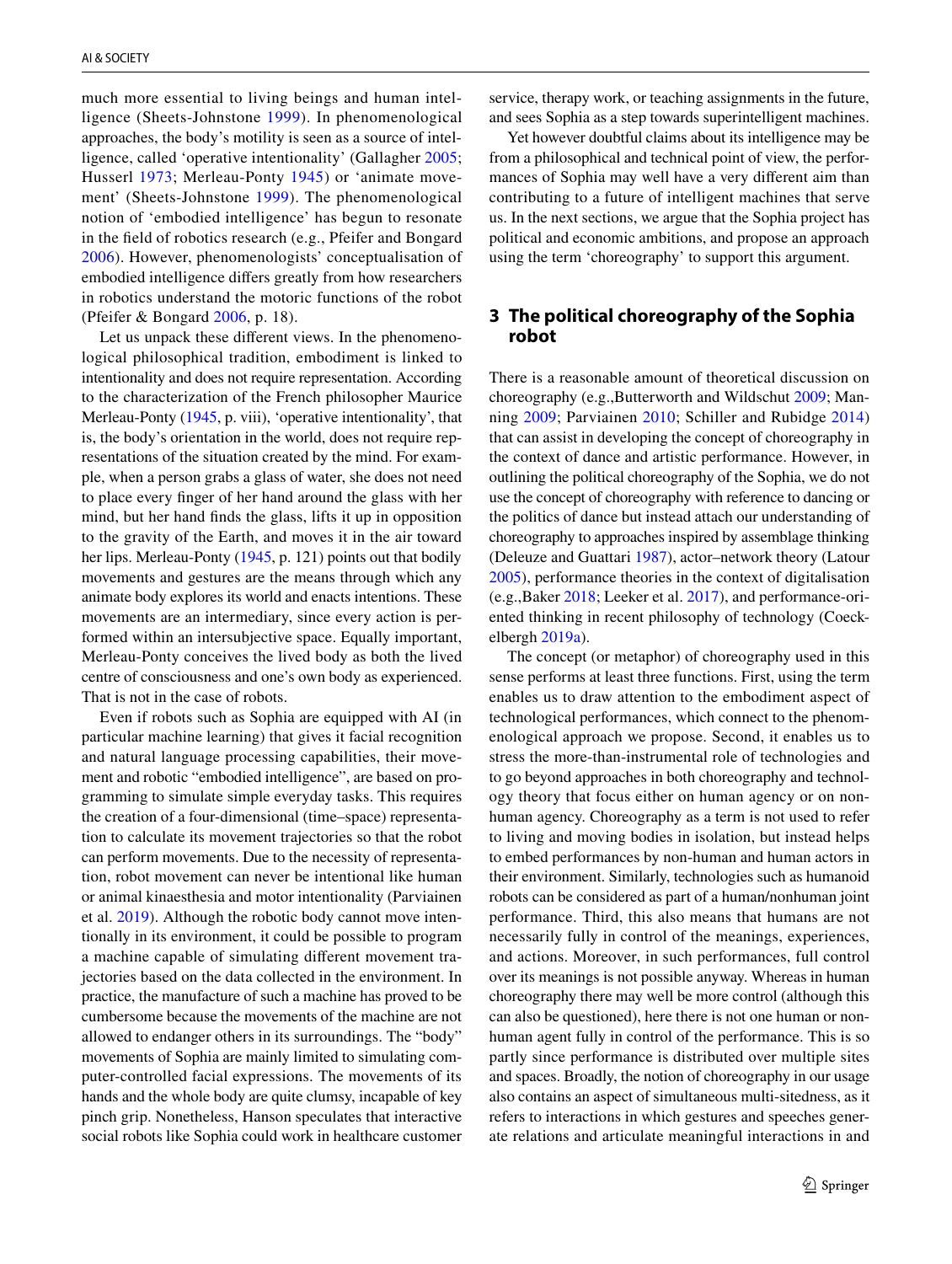across lived and virtual spaces between various animate or inanimate agents. This means that no 'choreographer' (e.g., David Hanson) can determine and control the overall constellation; rather, the connections between human and nonhuman agents contribute to choreography in an ongoing manner. Although we will soon indicate a sense in which there are kinds of "choreographers" at work, the mentioned theories alert us to the emergence and living dimension of human/non-human performances in multiple spaces.

We believe that actor–network theory (ANT) and assemblage thinking may provide cross-fertilisation for the theoretical notion of choreography. Our notion of choreography benefts from the strengths of both approaches with regard to how choreography works on micro (individual and group) and macro (collective and transnational) levels. Essentially, the principal idea of ANT is that it grants human and nonhuman actants equal amounts of agency within webs or actornetworks. The core of this theory is the principle of radical symmetry between human and nonhuman actors, which dissolves modernist demarcations between, on one hand, living, consciously acting subjects and, on the other, merely instrumental deaf-mute objects. However, ANT has been criticized for its failure to accommodate the corporeal capacities of humans, for neglecting afective capabilities of nonhuman actants as well as for ignoring the role of unexpected events in networks (e.g.,Thrift [2000;](#page-9-25) Müller and Schur [2016\)](#page-9-26). In addition, ANT does not wish to prejudge the relative power or the power relationships of actants regarding gender or social hierarchies (Haraway [1997](#page-8-20), p. 58; Wajcman [2004,](#page-9-27) p. 39). When the question 'who acts' is thus expanded into the question 'what acts', it is relevant to ask: can objects act at all? (Harbers [2005,](#page-8-21) p. 15). Or, most importantly, can they be held accountable for their actions? If non-living objects such as android robots are not accountable for their actions how can their gestures and actions are considered infuential providing a network of causes and consequences? Thus, Deleuze and Guattari's ([1987](#page-8-18)) notions of affect and assemblage can be employed to form a necessary complement to the theoretical notion of choreography. Entities are never neutral but hold vital afective qualities that both attract and repel the relations of actants. Instead of stressing social connection between people, material objects such as android robots, works of art, or sacred objects have been seen to bring together subjects and mediating new relations around these objects. Bennett [\(2010\)](#page-8-22) talks about 'thing-power' as the vividness of an object, as a result of which the assemblages of human and non-human actors are evolved. In being in contact with each other, entities form assemblages which are held together by mutual desires and revulsions (Müller and Schur [2016](#page-9-26)).

Thus, we suggest that the attractiveness of non-human actants—next to the use of rhetoric by human actors—plays a key role in how they are able to draw attention or bring new actants into the network. The notion of political choreography seeks to understand performative strategies that diferent types of actants (e.g., organisations, companies, projects, parties) use to infuence and afect humans, as individuals or as groups, to achieve their objectives. This theoretical concept tries to capture the dynamics of how the spatial intervention of multi-channel media (TV, Internet, smart phones) actualise globally certain types of phenomena through the repetition of images, bodily habits, routines and practices. In this way, the political choreography of the Sophia robot consists of short performances and interviews in TV studios and short speeches at diferent events on global stages. These performances usually follow similar patterns, including confused comments about the "humanity" of Sophia or admiration of its "intelligence" from journalists and the public. These performative appearances are multiplied by the number of photos and videos taken with smart mobiles, by tweeting and posting videos and photos of the robot in social media. The performative role of the Sophia robot is to seduce, through the resulting food of images, new actants into a network that coordinates key R&D resources and investments worldwide.

The traditional media have played a pivotal role in giving publicity to Hanson Robotics to advance its technological utopia about the future of humanoid robots. Central to the domestication of the techno-utopia on the AI-driven robots are the newsfeeds of the Sophia-robot performances which simultaneously resonate with the robot's visibility on various social media platforms.<sup>[5](#page-5-0)</sup> Sharing news, videos and photos on the robot on social media profles*,* tweeting and re-tweeting and boosting these posts by liking buttons have been a key mechanism of the Sophia's political choreography. The political choreography has been able to utilize the signifcant changes to the production, circulation and mobilisation of the robot image prompted by the traditional media and the convergence between social media and news media. The robot evolved into an iconic fgure in a fairly short time promoting the idea of the robot as an almost living being. Through circulation of news and reinforcing misconceptions about the robot's abilities, the Sophia's media performance has managed to instill into people's minds the notion that humanoid robots driven by general artifcial

<span id="page-5-0"></span><sup>5</sup> The domestication of technology is an approach describing the process of technology adoption in everyday life—especially within households. The theory was originally created by Roger Silverstone and others who described various phases that technology goes through when being adapted into peoples' lives (Silverstone and Hirsch [1992](#page-9-28)). By following Hartmann [\(2020](#page-8-23)) we suggest that domestication is not primary done by households but by institutions and other collectives, including the traditional media along with social media. This is called 'discursive domestication' taking place in media representations by circuiting a similar message through diferent channels.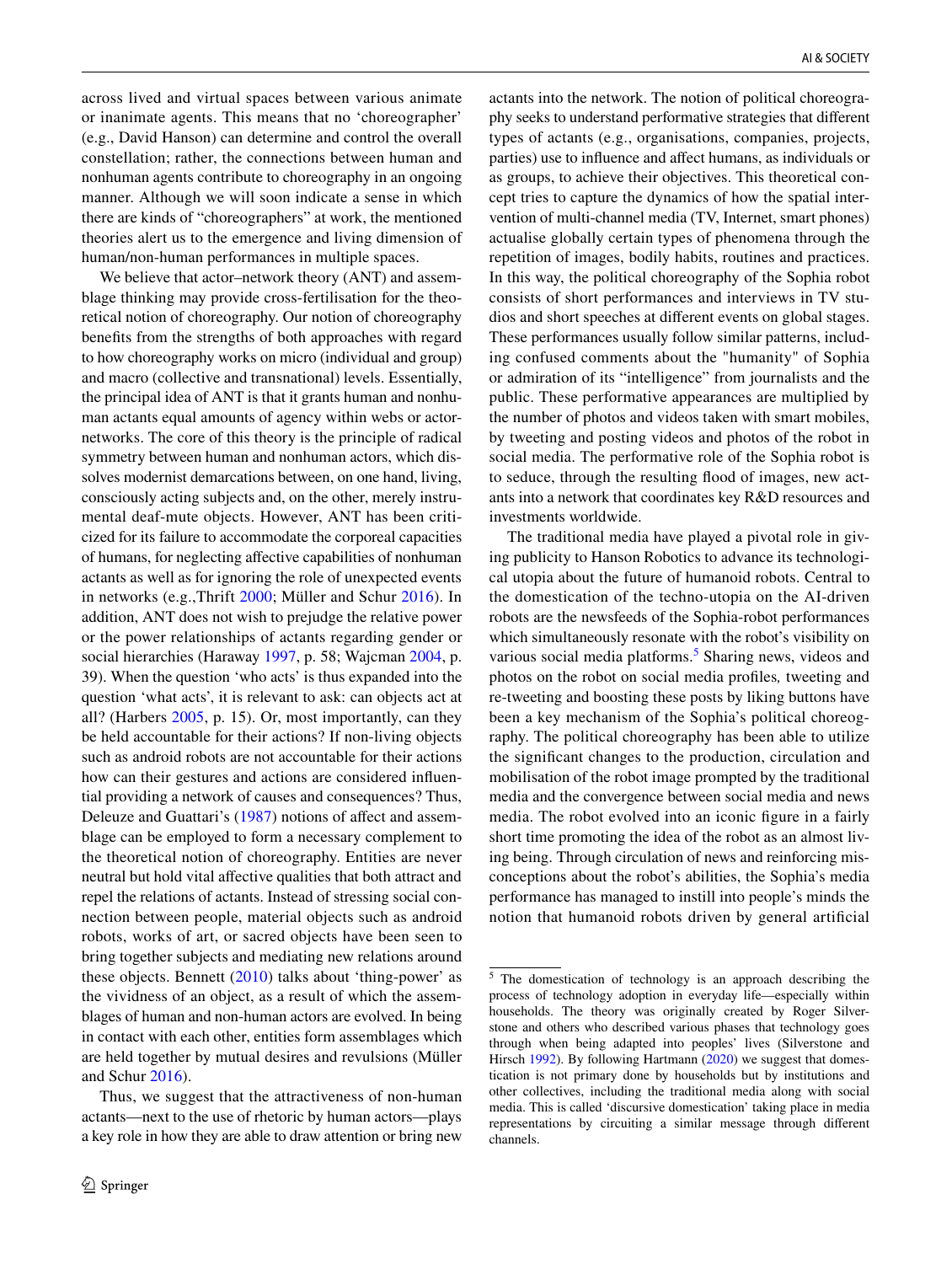intelligence will soon be part of our everyday life. Hanson Robotics has closely monitored Sophia's public image by preventing the media and journalists from asking Sophia questions that are too difficult or politically sensitive.<sup>6</sup> While Sophia's brand-building avoids putting the robot in politically awkward situations, we propose that Sophia is in many ways deliberately positioned at the crossroads of economy, science, and politics.

In this sense, there are choreographers at work in deliberately organizing and shaping the joint human/nonhuman performances, and these choreographers are human, are embedded in a social context, and exercise power. While we should recognize the joint human/nonhuman agency in these performances, we should also ask who choreographs us. In this case, this could include the technical "puppeteers" that program the problem, the people that stage the performance, and the company Hanson Robotics that pursues its own interests with the performance. We now move on to take a closer look at the economic motives behind the robot performance.

#### **4 Boosting the market of social robots**

The performances with Sophia did not only serve the interest of one private company (Hanson Robotics); they also served the interests of those who seek to expand the technologies involved and the relevant markets connected to these technologies. As mentioned before, in an interview Goertzel said that the media spectacle of the Sophia has been used as a tool for boosting AI development and thus also the consumer market of service robots. The International Federation of Robotics (IFR), which promotes the robotics industry, defnes social robotics as part of entertainment and educational robotics, which is one small sector of service robotics. According to IFR's calculation, the total value of sales of social robots on the world market was only \$400 million in 2017. The total value of sales of social (entertainment) robots is estimated to rise from \$400 million to \$ 2 billion by 2021 (IFR [2018](#page-8-8)). These forecasts suggest that global trade in social robots will remain very modest in the early 2020s (Van Aerschot and Parviainen [2020](#page-9-29)).

Despite the hype of social robots, many social robotics start-ups and initiatives, which appeared frst to be very promising, have ended up in financial difficulties and failure in breakthroughs (Tulli et al [2019](#page-9-30)). In trying to ingrate social robots into human activities, e.g., care of the elderly, education, and entertainment, many companies have faced crises. The social robot company Jibo, founded by MIT professor Cynthia Breazeal in 2012, raised more than \$70 million in funding but stopped operating in 2018 only a year after its frst launch (the Jibo robot) to the market (Michell [2018](#page-9-31)). In 2019, the consumer robotics company Anki terminated several hundred employees and shut down after it failed to secure its fnancing. Despite having sold more than 1.5 million robots and had nearly \$100 million in revenue in 2017, the company was not able to produce some uniquely compelling little robots (Ackerman and Guizzo [2019\)](#page-8-24). While Anki and Jibo were shutdown, some other social robot companies, including Aldebaran, Boston Dynamics and Mayfeld Robotics, have been being bought by multinationals, such as, Softbank Group and Bosch.

The breakthrough of social robots has so far been hampered by a number of factors, such as difficulties in programming robot gestures in a sufficiently sophisticated manner, prohibitively high prices for the average consumer, low battery efficiency and congestion in wireless networks. It looks like that the embodiment as the special ability ofered by social robots is also a stumbling block for designers and social robot business. Desktop assistants, such as Amazon Echo and Google Home, have provided many features at a much lower cost than social robots. Due to the high price, most social robots are mainly marketed for use by companies and public organizations under the headings of care robots or educational robotics. However, it is highly questionable how beneficial the technologies have actually been in these contexts. Many service robots, for instance Jibo, ElliQ and Zora/NAO, have been able to provide only little benefts for the care of older people or as pedagogical tools in schools.

In the personal devices consumer market, there is ferce competition in developing the new smart device that will take over the market in the coming years and will be copied by other device manufacturers. Following the breakthrough in touchscreen devices more than a decade ago, the technology market is in dire need of a new impetus to boost device sales.<sup>[7](#page-6-1)</sup> The development of the consumer market of service robotics has not taken off because consumers have not been enthusiastic about the usefulness of these devices. In response, it could be an option to shrink social robotics into the smallest possible devices, even mobile devices like Toyota's Kirobo Mini, but so far it has proven morphologically difficult to plant sufficiently efficient battery

<span id="page-6-0"></span> $\overline{6}$  For example, for an interview with Sophia, a CNBC journalist technology in the body of robots (Demetriou [2014\)](#page-8-25). In 2019, asked questions in advance and many of the questions on the list were censored. When CNBC wanted to ask about Sophia's assessment of how well Donald Trump has performed in his job as president, on a scale of one to ten, the question was changed to 'What is the most interesting discussion you have had at today's meeting?' (Urbi and Sigalos [2018](#page-9-9)).

<span id="page-6-1"></span>In 2019, Apple's earnings warning was the first time for in nearly 20 years (Katwala 2019). At the same time, Samsung warns of sharp sales and proft decline (Byford [2019](#page-8-26)).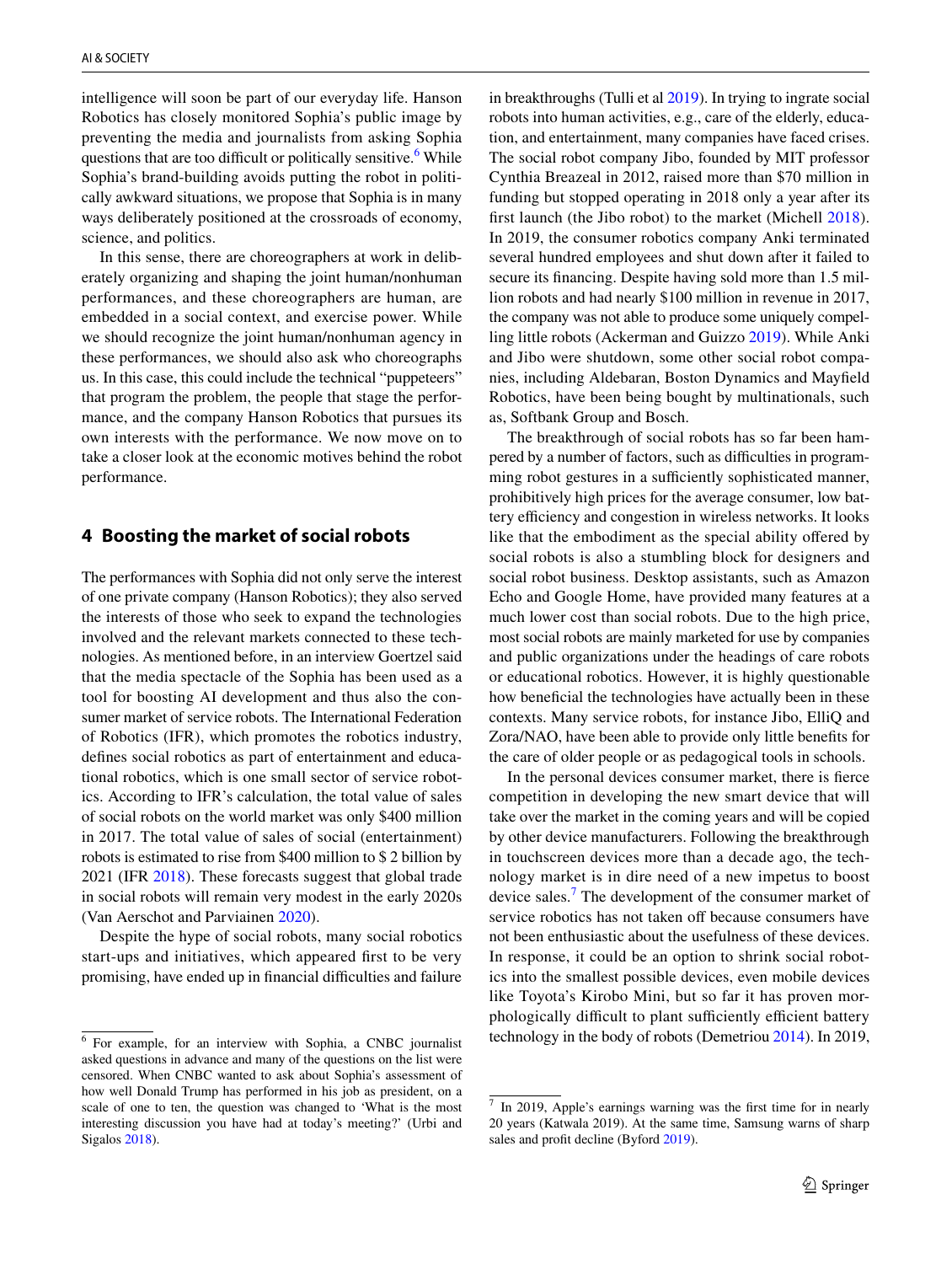Hanson Robotics took a step toward the consumer market of service robotics by launching a crowdfunding campaign to develop a small android robot, Little Sophia. This "little sister" of Sophia was expected to go on sale in December 2019 but the launch has been postponed. This new robot type is targeted specifcally to girls over the age of 8 as a device to help them learn to code. In the media, Hanson Robotics has leveraged Sophia to advertise its toy robot, which aims to be both a consumer device for families with children and an educational technology for pedagogical use in schools. However, one could argue that today smart assistants such as Amazon Echo/Alexa and Google Assistant provide much of the features promised by the robotics frms. Hence competition is ferce and the future of consumer robotics remains highly uncertain. This helps to explain why actors in the robotics market take recourse to political performances such as that of Sophia.

The media spectacle of the Sophia robot has shown that the technology does not need to be mature for the consumer market as long as its performative function reassures investors of its future potentials in developing AI-based robotics. The captivating humanoid appearance of the Sophia robot serves as an excellent actant in the network, with the goal of promoting the usability of service robots as part of future health and education services. As an actant, the Sophia robot acts as a 'lubricating' agent for human attitudes, arousing surprise and disbelief, but above all, it seeks to redefne the social interactions between different actors (Latour [2005](#page-9-23)). Thus, what is interesting in connecting various actants is not only the confusing properties of the robot itself, but also how the device functions as a mediator to gather R&D investment.

An example of generating new networks is how the Sophia robot can be seen as a mediator between the dictator of Saudi Arabia and liberal Californian scholars despite potential conficting values and norms in terms of issues like equality and civil liberties. The FII investment forum in Riyadh, Saudi Arabia in 2017 was preceded by the media spectacle in which the Sophia robot was granted Saudi citizenship. What that citizenship meant in practice was not specifed in detail by the Saudi authorities or Hanson Robotics. However, the granting of citizenship can be seen as a kind of the culmination point in the political choreography of the Sophia robot. Both the Saudi authorities and Hanson Robotics acted as the political choreographers who had specifc aims with the robotic performance.

The aim of the Riyadh FII Economic Forum was to attract hundreds of billions of dollars in investment in new energy sources, biotechnology, robotics and artifcial intelligencebased production in Saudi Arabia, among other things, in response to China's new 'Silk Road' geopolitics. The investment forum launched many mega-scale projects, such as the announcement of the creation of a new city of Neom and an economic zone covering an area of 26,000 square kilometres in northwestern Saudi Arabia spanning Jordan and Egypt. The purpose of the new economic area was not only to connect Europe, Asia and Africa, but also to make the new solar and wind-powered city of Neom the best place to live in Saudi Arabia. It should be noted that the FII event was launched and hosted by the Crown Prince of Saudi Arabia, Mohammad bin Salman. His policy was widely condemned in the West after the assassination of journalist Jamal Khashogg by a 15-member squad of Saudi assassins. The extensive arrangements for the 2018 FII Economic Forum were largely cancelled when many invited speakers, companies and media houses refused bin Salman's invitation to come to Riyadh. Although the FII 2018 Economic Forum eventually failed for Saudi Arabia, the 2017 Forum appears to be a successful media performance from the perspective of both Hanson Robotics and bin Salman. The both actors succeeded to promote diplomacy and trade between the US and Saudi Arabia by taking advantage of the media hype of the Sophia robot.

## **5 Conclusion**

In this paper, our purpose has been to evolve a novel conceptualisation of political choreography for exploring political and economic interests behind the performativity of the Sophia robot in media that was carried out globally between 2016 and 2019. To do this, we have discussed the Sophia robot as a non-human actant and a mediator, but also and especially as a device that is used to build political and economic relations. We deliberately did not want to steer this discussion towards a moral debate about whether it is right to grant Sophia civil rights, because such a debate in itself may well support the rhetoric of the mentioned actors and promote the political choreographies they organize. One could even argue that the actors exploited the longestablished debate on moral and legal status of robots for their economic purposes. But next to their words the performances of the non-human actant (the Sophia robot) was crucial. To understand performative strategies that are to infuence and afect humans, as individuals or as groups including philosophers and their moral debates on robotics—we have argued that AI-based technologies need not be mature to the consumer market when they generate new R&D resources and investments for AI. This can also be seen as one of the reasons why so many social robot startups have been sold or closed down even though they have raised a signifcant amount of investment capital.

This performance-oriented approach and the concept of political choreography also enabled us to ask who the choreographers of Sophia's performances are, and, more generally, of performances of similar social robots with so-called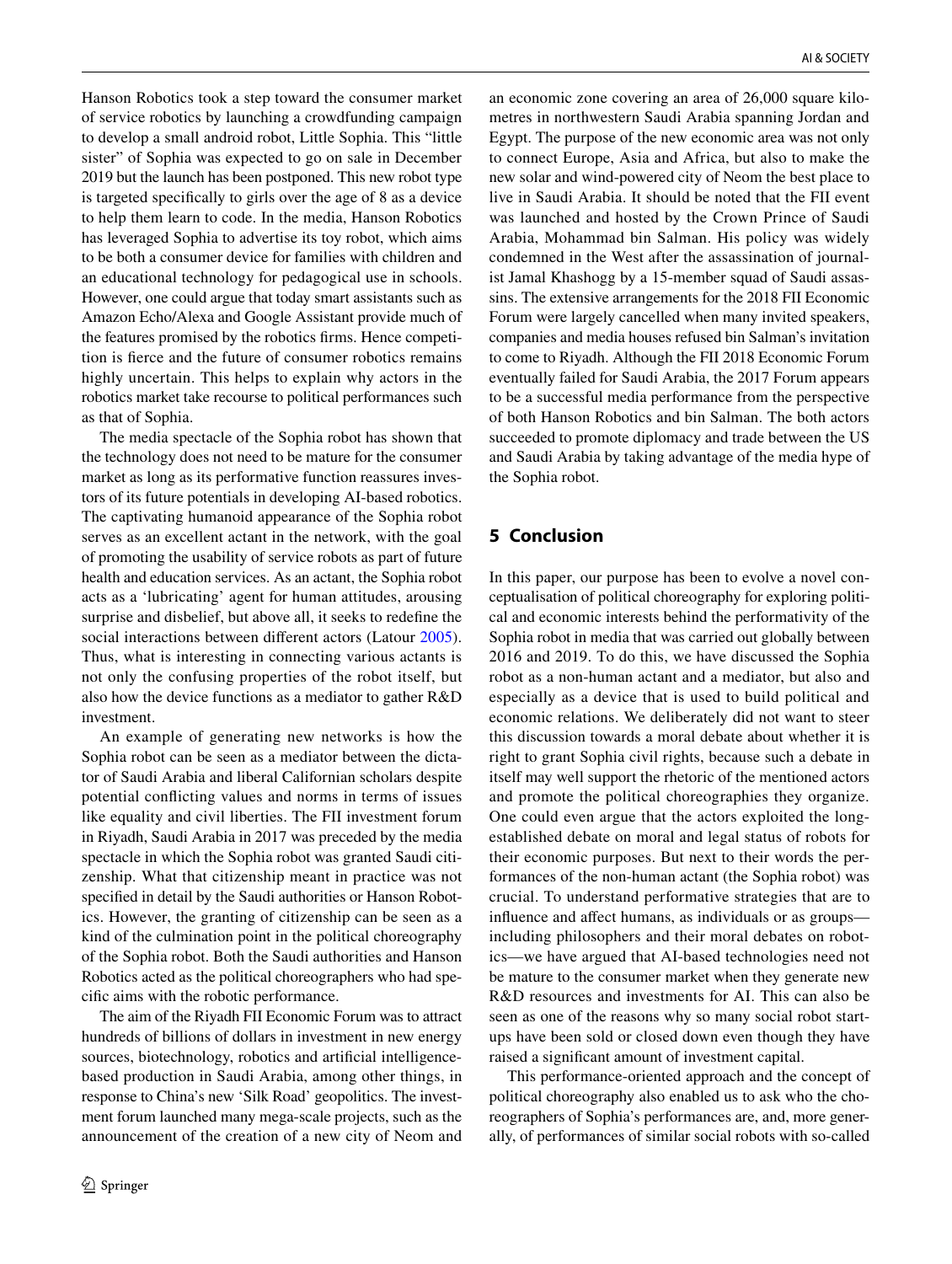"embodied intelligence". Looking beyond the rhetoric about Sophia and going far beyond the usual discussions in HRI and robot ethics, then, this paper has helped to reveal the wider political and economic actors and their performative felds connected to the device. We conclude that our normative attention should not only be directed at the potential moral standing or intelligence of social robots, but also at the political choreographies that shape the performances of which these robots are part and the interests that play a role in these choreographies. While more work can and needs to be done on developing the merger of theoretical perspectives we proposed, this "political choreographies"/"political performances" framework offers a helpful lens to critically discusses cases such as that of Sophia—cases in robotics, but also cases concerning other devices with artifcial intelligence.

**Funding** The authors received no fnancial support for the research, authorship, and/or publication of this article.

**Data availability** The data supporting the fndings of this study are available within the article (References) and its supplementary materials at URL- or DOI-links. The authors cannot guarantee that all URL-links from commercial operators (e.g., magazines) will function permanently.

#### **Compliance with ethical standards**

**Conflict of interest** The authors declare that there is no confict of interest or competing interests.

**Open Access** This article is licensed under a Creative Commons Attribution 4.0 International License, which permits use, sharing, adaptation, distribution and reproduction in any medium or format, as long as you give appropriate credit to the original author(s) and the source, provide a link to the Creative Commons licence, and indicate if changes were made. The images or other third party material in this article are included in the article's Creative Commons licence, unless indicated otherwise in a credit line to the material. If material is not included in the article's Creative Commons licence and your intended use is not permitted by statutory regulation or exceeds the permitted use, you will need to obtain permission directly from the copyright holder. To view a copy of this licence, visit <http://creativecommons.org/licenses/by/4.0/>.

## **References**

- <span id="page-8-24"></span>Ackerman E, Guizzo E (2019) Consumer robotics company Anki abruptly shuts down. Spectrum.IEEE. [https://spectrum.ieee.](https://spectrum.ieee.org/automaton/robotics/home-robots/consumer-robotics-company-anki-abruptly-shuts-down) [org/automaton/robotics/home-robots/consumer-robotics-compa](https://spectrum.ieee.org/automaton/robotics/home-robots/consumer-robotics-company-anki-abruptly-shuts-down) [ny-anki-abruptly-shuts-down](https://spectrum.ieee.org/automaton/robotics/home-robots/consumer-robotics-company-anki-abruptly-shuts-down) Accessed 2 September 2020
- <span id="page-8-19"></span>Baker C (2018) New directions in mobile media and performance. Routledge, London
- <span id="page-8-22"></span>Bennett J (2010) Vibrant matter: a political ecology of things. Duke University Press, Durham
- <span id="page-8-4"></span>Bryson J (2010) Robots should be slaves. In: Wilks Y (ed) Close engagements with artifcial companions: key social, psychological, ethical and design issues. John Benjamins, Amsterdam, pp 63–74
- <span id="page-8-2"></span>Bryson JJ, Diamantis ME, Grant TD (2017) Of, for, and by the people: the legal lacuna of synthetic persons. Artif Intell Law 23:273–291
- <span id="page-8-17"></span>Butterworth J, Wildschut L (eds) (2009) Contemporary choreography: a critical reader. Routledge, London
- <span id="page-8-26"></span>Byford S (2019) Samsung warns of sharp sales and proft decline. The Verge, 8 Jan 2019. [https://www.theverge.com/2019/1/8/18173](https://www.theverge.com/2019/1/8/18173364/samsung-earnings-guidance-q4-2018-warning) [364/samsung-earnings-guidance-q4-2018-warning.](https://www.theverge.com/2019/1/8/18173364/samsung-earnings-guidance-q4-2018-warning) Accessed 1 June 2020.
- <span id="page-8-3"></span>Calo R (2016) Robots in American law. University of Washington School of Law Research Paper No. 2016-04, [https://euro.ecom.](http://euro.ecom.cmu.edu/program/law/08-732/AI/Calo.pdf) [cmu.edu/program/law/08-732/AI/Calo.pdf.](http://euro.ecom.cmu.edu/program/law/08-732/AI/Calo.pdf) Accessed 1 June 2020.
- <span id="page-8-5"></span>Coeckelbergh M (2010) Robot rights? Towards a social-relational justifcation of moral consideration. Ethics Inf Technol 12:209. [https](https://doi.org/10.1007/s10676-010-9235-5) [://doi.org/10.1007/s10676-010-9235-5](https://doi.org/10.1007/s10676-010-9235-5)
- <span id="page-8-6"></span>Coeckelbergh M (2012) Growing moral relations: critique of moral status ascription. Palgrave Macmillan, New York
- <span id="page-8-9"></span>Coeckelbergh M (2019a) Moved by machines: performance metaphors and philosophy of technology. Routledge, London
- <span id="page-8-10"></span>Coeckelbergh M (2019b) Technoperformances: using metaphors from the performance arts for a postphenomenology and posthermeneutics of technology use. AI & Soc. [https://doi.org/10.1007/s0014](https://doi.org/10.1007/s00146-019-00926-7) [6-019-00926-7](https://doi.org/10.1007/s00146-019-00926-7)
- <span id="page-8-11"></span>Coeckelbergh M (2020) AI ethics. MIT Press, Cambridge, MA
- <span id="page-8-18"></span>Deleuze G, Guattari F (1987) A thousand plateaus. Capitalism and Schizophrenia. Trans. B. Massumi. University of Minnesota Press, Minneapolis
- <span id="page-8-25"></span>Demetriou D (2014) My day: Robot scientist Tomotaka Takahash. BBC News, 27 May 2014. [https://www.bbc.com/news/world-asia-](https://www.bbc.com/news/world-asia-27573546)[27573546](https://www.bbc.com/news/world-asia-27573546). Accessed 1 June 2020
- <span id="page-8-0"></span>Dourish P (2004) Where the action is the foundations of embodied interaction. MIT Press, Cambridge, MA
- <span id="page-8-12"></span>Draude C (2017) Computing bodies: gender codes and anthropomorphic design at the human-computer interface. Springer, Heidelberg
- <span id="page-8-13"></span>Floridi L (2015) Singularitarians, aitheists, and why the problem with artifcial intelligence is H.A.L. (Humanity at Large). Not Hal Philosophy Comput 14(2):8–11
- <span id="page-8-15"></span>Gallagher S (2005) How the body shapes the mind. Clarendon Press, Oxford
- <span id="page-8-14"></span>Gardner H (1983) Frames of mind. Basic Books, New York
- <span id="page-8-7"></span>Gunkel DJ (2018) Robot rights. MIT Press, Cambridge, MA
- <span id="page-8-20"></span>Haraway D (1997) Modest\_witness@second\_millennium.femaleman\_meets\_oncomouse. Routledge, London
- <span id="page-8-21"></span>Harber H (2005) Introduction: co-production, agency, and normativity. In: Harbers H (ed) Inside the politics of technology: agency and normativity in the co-production of technology and society. Amsterdam University Press, Amsterdam, pp 9–25
- <span id="page-8-23"></span>Hartmann M (2020) (The domestication of) Nordic domestication? Nordic J Media Stud.<https://doi.org/10.2478/njms-2020-0005>
- <span id="page-8-16"></span>Husserl E (1973) Ding und Raum: Vorlesungen 1907. Claesges U (ed) Husserliana 16. M Nijhoff, The Hague. English edition: Husserl E (1997) Thing and space: lectures of 1907*.* Trans R Rojcewicz. Kluwer Academic Publishers, Dordrecht
- <span id="page-8-1"></span>Ihde D (2002) Bodies in technology. University of Minnesota Press, Minneapolis
- <span id="page-8-8"></span>IFR (International Federation of Robotics Executive) (2018) Summary world robotics 2018 service robots. [https://ifr.org/downloads/](https://ifr.org/downloads/press2018/Executive_Summary_WR_Service_Robots_2018.pdf) [press2018/Executive\\_Summary\\_WR\\_Service\\_Robots\\_2018.pdf.](https://ifr.org/downloads/press2018/Executive_Summary_WR_Service_Robots_2018.pdf) Accessed 1 June 2020.
- Katwala A (2019) Apple's proft warning is important but it shouldn't be a shock. The Wired, 3 Jan 2019. [https://www.wired.co.uk/artic](https://www.wired.co.uk/article/apple-profit-warning-share-price) [le/apple-proft-warning-share-price](https://www.wired.co.uk/article/apple-profit-warning-share-price). Accessed 1 June 2020